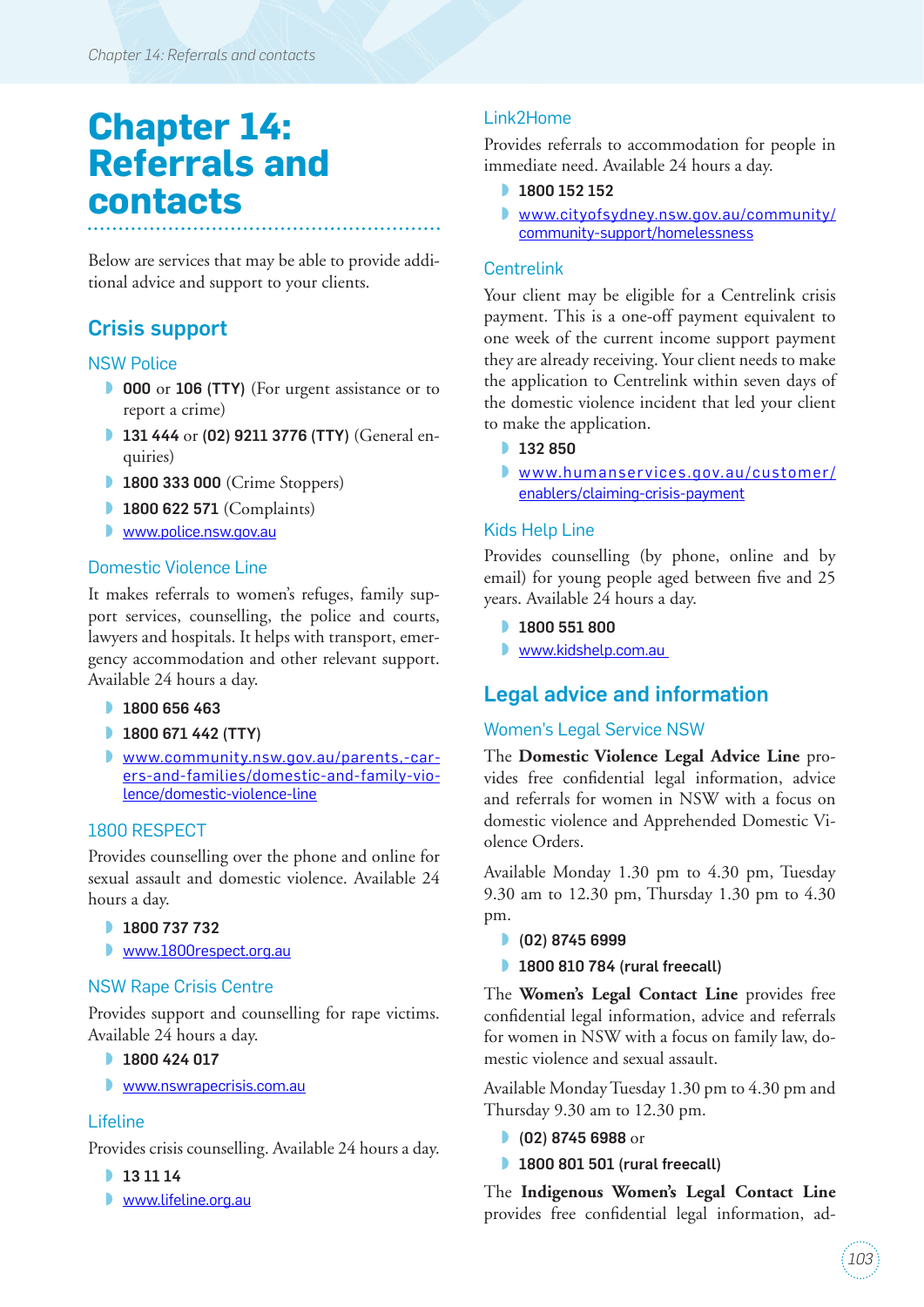vice and referrals for Aboriginal and Torres Strait Islander women in NSW with a focus on domestic violence, sexual assault, parenting issues, family law, discrimination and victim's support. Available Monday, Tuesday and Thursday 10 am to 12.30 pm.

- ◗ (02) 8745 6977
- 1800 639 784 (rural freecall)

The **Working Women's Legal Service** provide free legal advice for women who have experienced sexual harassment, pregnancy discrimination or discrimination because of family responsibilities. Leave a voicemail message and they will call you back.

◗ (02) 8745 6954

The **Care and Protection Legal Advice Line** provides free legal advice for mothers and other female relatives who are dealing with the Family and Community Services (FACS). Leave a voicemail message and they will call you back.

● (02) 8745 6908

**Evening telephone advice service** provides free legal advice by telephone about family law and discrimination at work. Telephone appointments are available on Tuesday evenings from 6 pm to 8 pm. You can request an appointment with a lawyer using an online booking form.

◗ [www.wlsnsw.org.au/contact-us](http://www.wlsnsw.org.au/contact-us)

#### **LawAccess**

Free legal information, advice and referrals. Available Monday to Friday 9am to 5pm.

- 1300 888 529
- [www.lawaccess.nsw.gov.au](http://www.lawaccess.nsw.gov.au)

#### Legal Aid NSW

They provide advice and representation on a range of areas. There are Legal Aid offices throughout NSW; call LawAccess or visit the Legal Aid website to find the nearest one.

- 1300 888 529
- ◗ [www.legalaid.nsw.gov.au](http://www.legalaid.nsw.gov.au)

#### Community Legal Centres

Community Legal Centres (CLCs) are independent community organisations providing equitable and accessible legal services. There are specialist and generalist CLCs throughout NSW. Call LawAccess or visit the CLCNSW website to find the appropriate one.

- 1300 888 529
- ◗ [www.clcnsw.org.au](http://www.clcnsw.org.au)

Wirringa Baiya Aboriginal Women's Legal **Centre** 

- 1800 686 587 (NSW only)
- Email: [wirringa\\_baiya@clc.net.au](mailto:wirringa_baiya@clc.net.au)

#### Aboriginal Legal Service

Assists Aboriginal and Torres Strait Islander men, women and children through representation in court, advice and information, and referral to further support services.

- Crime matters: 1800 765 767
- Care and protection matters: 1800 733 233
- [www.alsnswact.org.au](http://www.alsnswact.org.au)

#### Family Violence Prevention Legal Services

Thiyama-li Family Violence Service (Moree, Bourke, Walgett)

**6751 1400** 

Warra-Warra Family Violence Prevention Legal Service (Broken Hill)

◗ 8087 6766

Many Rivers Family Violence Prevention Legal Service (Kempsey)

- **6562 5856**
- ◗ 6562 4856

Binaal Billa Family Violence Prevention Legal Service (Forbes)

● 1800 700 218

### Victims of domestic violence and sexual assault

#### NSW Health Sexual Assault Services

Free services including information, crisis counselling, medical care and forensic examination and ongoing counselling and support groups. For your local service visit the website or the local hospital.

◗ [www.kidsfamilies.health.nsw.gov.au/current](http://www.kidsfamilies.health.nsw.gov.au/current-work/programs/programs-and-initiatives/sexual-assault-services)[work/programs/programs-and-initiatives/](http://www.kidsfamilies.health.nsw.gov.au/current-work/programs/programs-and-initiatives/sexual-assault-services) [sexual-assault-services](http://www.kidsfamilies.health.nsw.gov.au/current-work/programs/programs-and-initiatives/sexual-assault-services)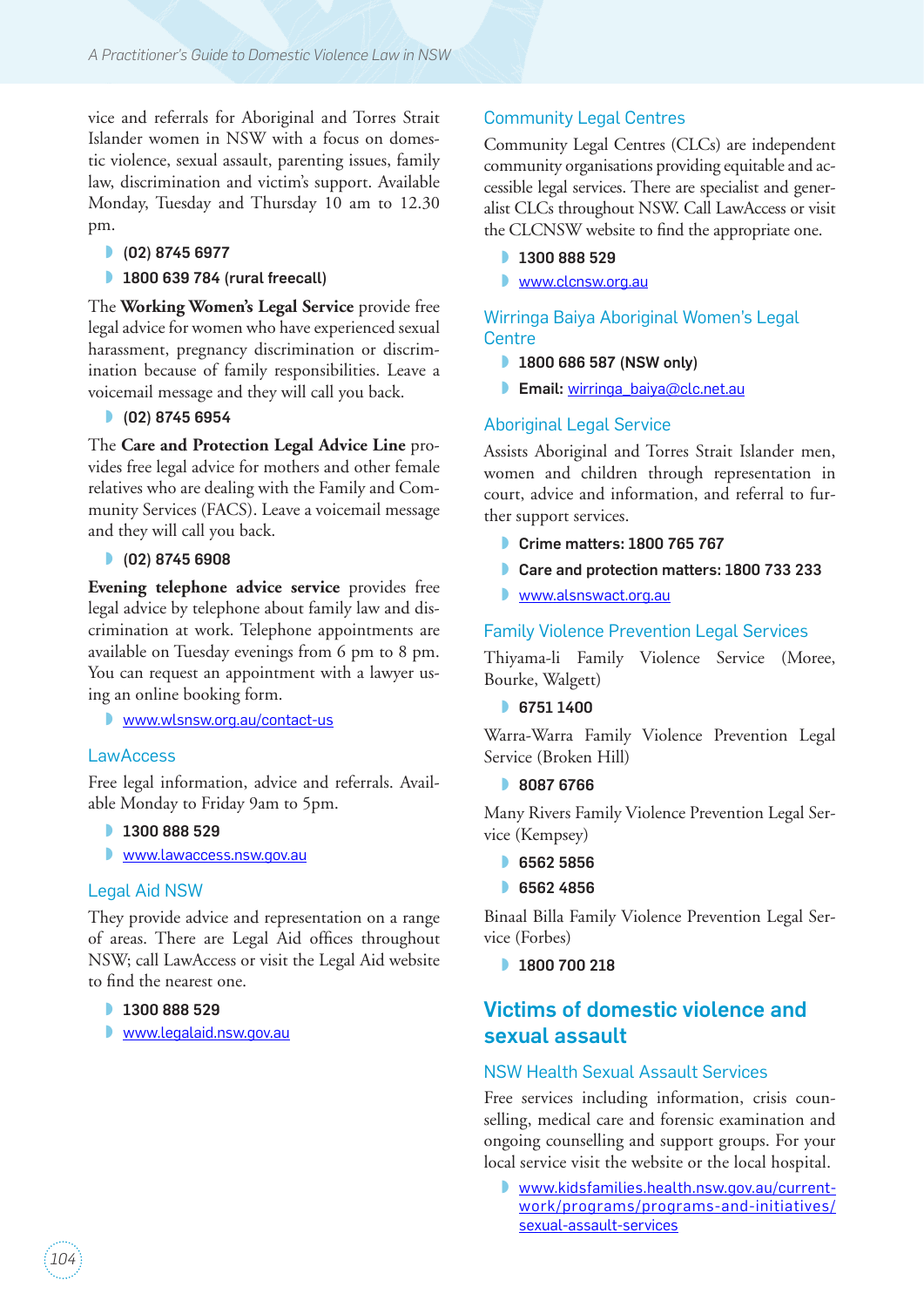#### Child and Adolescent Sexual Assault Counselling Inc.

Peak body for community based services providing child sexual assault counselling and support services to children, young people and adults, and their non-offending family members.

- (02) 9750 0500
- ◗ [www.casac.org.au](http://www.casac.org.au)

#### Adults Surviving Child Abuse

Services for adults who have experienced child abuse and trauma including a support line, information and resources.

- 1300 657 380
- **Www.asca.org.au**

#### Women's Domestic Violence Court Advocacy **Services**

Women's Domestic Violence Court Advocacy Services (WDVCAS) provide safe rooms at Local Courts on ADVO list days. They can help victims to obtain legal protection from domestic violence and help with other needs including accessing support services (for example financial assistance and advice, housing, counselling and family law issues). Some WDVCAS have specialist workers to help Aboriginal women, or women from culturally and linguistically diverse backgrounds. There are WD-VCAS throughout NSW. Contact LawAccess for a referral to your local service.

- 1300 888 529
- **N** [www.wdvcasnsw.org.au](http://www.wdvcasnsw.org.au)

#### Domestic Violence Duty Scheme

The Domestic Violence Duty Scheme (DVDS) is a panel of private lawyers who assist women and children experiencing domestic violence in Apprehended Violence Order (AVO) court proceedings. They can give free independent legal advice to clients including police clients on ADVOs, family law, care and protection and Victims Services. They can also advise and represent women who have made a private application for an ADVO in mentions, and hearings through a grant of legal aid.

They can also advise and represent women who are defendants to an AVO or cross application where it can be established that they are actually the victims in the relationship. DVDS solicitors attend court on AVO list days in most metropolitan and many regional local courts.

The best way to find out if the court your client is attending has a DVDS is to contact the local Women's Domestic Violence Court Advocacy Service.

- 1300 888 529
- ◗ www.legalaid.nsw.gov.au/what-we-do/services

#### Staying Home Leaving Violence

The Staying Home Leaving Violence (SHLV) program is a specialised domestic and family violence program aimed at promoting housing stability and preventing homelessness for women experiencing domestic violence. Assistance ranges from installation of security measures in homes, safety and risk assessment, development of safety plans, advocacy with police, referrals to legal advice and counselling and help with tenancy, financial and other issues.

Your client can self-refer or government or non-government agencies can refer her. At the time of writing, Staying Home Leaving Violence operates from 27 services across NSW; Bega, Blacktown, Broken Hill, Campbelltown, Clarence Valley, Coffs Harbour, Dubbo, Eastern Sydney, Fairfield/Liverpool, Inverell, Kempsey, Lake Macquarie, Maitland/ Cessnock, Moree, Newcastle, Nowra, Orange, Parramatta/Holroyd, Penrith, Redfern, Tamworth, Wollongong, and Wyong/Gosford.

The best way to find your local SHLV service is to call LawAccess or visit their website.

- **1300 888 529**
- ◗ [www.community.nsw.gov.au/parents,-car](http://www.community.nsw.gov.au/parents,-carers-and-families/domestic-and-family-violence/staying-home-leaving-violence)[ers-and-families/domestic-and-family-vio](http://www.community.nsw.gov.au/parents,-carers-and-families/domestic-and-family-violence/staying-home-leaving-violence)[lence/staying-home-leaving-violence](http://www.community.nsw.gov.au/parents,-carers-and-families/domestic-and-family-violence/staying-home-leaving-violence)

#### Start Safely program

The Start Safely program, funded by Housing NSW, involves the payment of a rental subsidy to provide short- to medium-term financial assistance to victims of domestic violence so they can secure private rental accommodation.

- 1300 468 746
- ◗ [www.housing.nsw.gov.au/help-with-housing/](http://www.housing.nsw.gov.au/help-with-housing/homelessness/domestic-violence-and-homelessness) [homelessness/domestic-violence-and](http://www.housing.nsw.gov.au/help-with-housing/homelessness/domestic-violence-and-homelessness)[homelessness](http://www.housing.nsw.gov.au/help-with-housing/homelessness/domestic-violence-and-homelessness)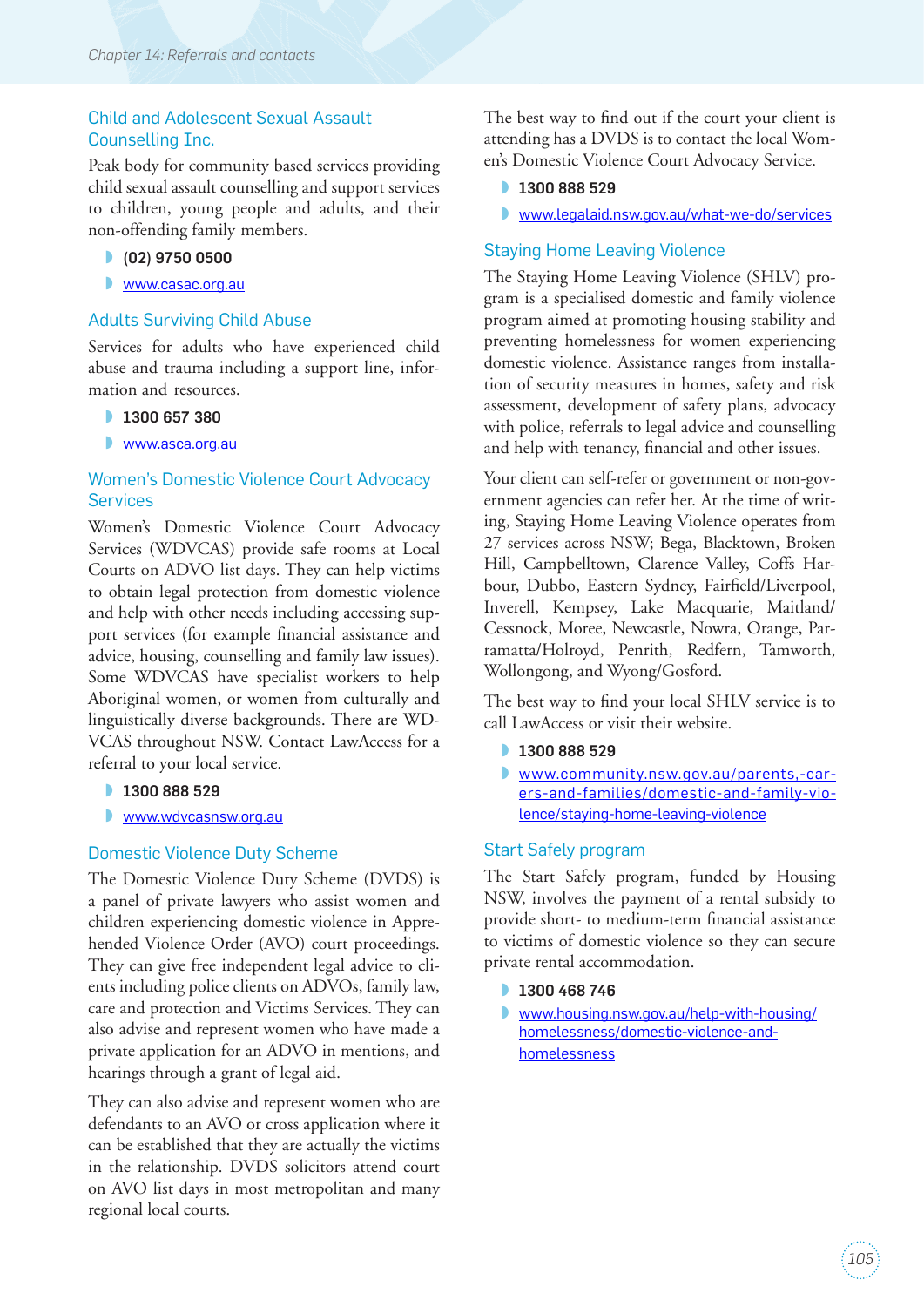#### Witness Assistance Services (Director of Public Prosecutions)

Assistance and support for victims of crime and vulnerable prosecution witnesses going to court. Priority is given to victims of sexual assault and domestic violence.

- **1800 814 534**
- ◗ [www.odpp.nsw.gov.au/witness-assistance-ser](http://www.odpp.nsw.gov.au/witness-assistance-service)[vice](http://www.odpp.nsw.gov.au/witness-assistance-service)

#### Victims Services NSW

Victims of sexual assault, domestic violence and other violent crimes can make claims for financial assistance and get free counselling.

- 1800 633 063
- (02) 8688 5511
- 1800 019 123 (Aboriginal Contact Line)
- ◗ [www.victimsservices.justice.nsw.gov.au](http://www.victimsservices.justice.nsw.gov.au)

#### Medicare rebate for counselling

Medicare rebates are available for up to ten individual and ten group allied mental health services per calendar year to patients with an assessed mental disorder who are referred by a GP managing the patient under a mental health treatment plan or under a referred psychiatrist assessment and management plan, or by a psychiatrist or paediatrician.

◗ [www.health.gov.au/internet/main/publishing.](http://www.health.gov.au/internet/main/publishing.nsf/content/mental-ba-fact-pat) [nsf/content/mental-ba-fact-pat](http://www.health.gov.au/internet/main/publishing.nsf/content/mental-ba-fact-pat)

#### Financial Rights Legal Centre

A specialist CLC that provides free telephone legal advice and financial counselling to NSW consumers on credit, debt and banking matters. Available Monday to Friday, 9.30am to 4.30pm.

- 1800 007 007
- [www.financialrights.org.au](http://www.financialrights.org.au)

#### Welfare Rights Centre

This specialist CLC can advise people about their social security rights, entitlements and obligations and assist people through the social security review and appeals system.

#### ◗ (02) 9211 5300

◗ [www.welfarerights.org.au/organisations/nsw/](http://www.welfarerights.org.au/organisations/nsw/sydney) [sydney](http://www.welfarerights.org.au/organisations/nsw/sydney)

#### Women's Health Centres

Women's Health Centres are non-government, community based, feminist services that provide choices for women to determine their individual health needs. Visit Women's Heath NSW for information about local Women's Health Centres.

◗ [www.whnsw.asn.au/centres.htm](http://www.whnsw.asn.au/centres.htm)

#### Family Planning NSW

Family Planning NSW provides reproductive and sexual health services.

◗ www.fpnsw.org.au

#### Safe Beds for Pets

Offers temporary housing for pets of people who are seeking refuge from domestic violence.

- ◗ (02) 9782 4408
- ◗ [www.rspcansw.org.au/our-work/programs](https://www.rspcansw.org.au/our-work/programs-community-services/safe-beds-for-pets)[community-services/safe-beds-for-pets](https://www.rspcansw.org.au/our-work/programs-community-services/safe-beds-for-pets)

### Clients from non-English speaking **backgrounds**

#### Translating and Interpreting Service (TIS)

Interpreting for people whose first language is not English. Phone interpreting service available 24 hours a day.

- **131 450**
- ◗ [www.tisnational.gov.au](http://www.tisnational.gov.au)

#### Immigrant Women's Speakout

Offers a range of services to women of non-English speaking background including information, advocacy and referral services.

- ◗ (02) 9635 8022
- ◗ [www.speakout.org.au](http://www.speakout.org.au)

### Forced Marriage and Migration

#### Australian Federal Police

The AFP can help people who are at risk of a forced marriage or who are in a forced marriage, including where a person may be taken overseas to marry.

**131 AFP (131 237)** or **000** in an emergency

#### My Blue Sky

Information and advice for people in a forced marriage or who are worried they will be forced to marry.

- (02) 9514 8115 or 0481 070 844
- ◗ mybluesky.org.au